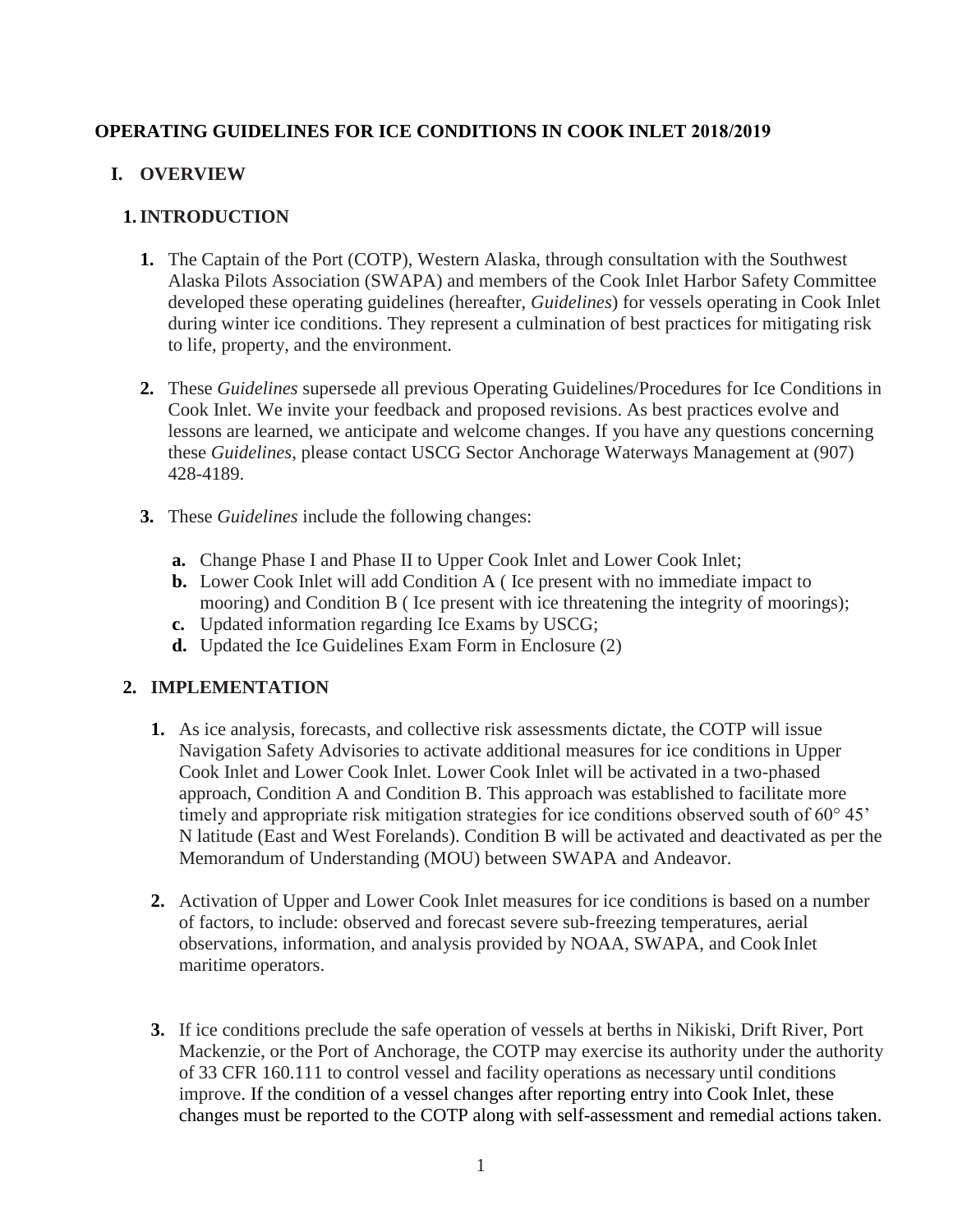The Coast Guard will evaluate and make a determination, confirming the need for further remedial actions.

**4.** All facility operators will follow the ice operations sections of their Coast Guard approved Operations Manuals, as appropriate.

## **II. STANDING GUIDELINES DURING ICE CONDITIONS**

## **A. ALL VESSELS GREATER THAN 300GT**

- **1.** This subsection of the *Guidelines* stays in effect throughout the ice season and applies to all vessels greater than 300 gross tons transiting Cook Inlet during ice conditions.
- **2.** The Master is ultimately responsible for the safe operation of the vessel at all times. Adherence to appropriate risk mitigation in accordance with these *Guidelines* demonstrates forehandedness on the part of the Master and is in keeping with prudent seamanship. However, it is the Master's responsibility to take all necessary steps to effectively mitigate risk in all circumstances.
- **3.** The Master should ensure proper operation of all vessel machinery and systems in ice conditions and **/** or ambient air temperatures to -40 degrees Fahrenheit / -40 degrees Celsius. This includes but is not limited to emergency fire pumps, generators, and mooring winches.
- **4.** The Master should maintain adequate draft to keep the vessel's sea suction and propeller well below the ice to prevent ice from sliding under the vessel. If a non-tank vessel must deviate from normal ballast procedures to meet this requirement (i.e.,place water ballast in a cargo hold), the Master should obtain approval from the vessel's classification society prior to transiting through Cook Inlet. In addition, the Master should confirm the watertight integrity of the vessel prior to transit.
- **5.** The Master should ensure the vessel crew is equipped with adequate personal protection suitable for cold weather during deck operations.
- **6.** When transiting Cook Inlet, vessels must not force ice at any time. For these purposes, "forcing ice" is defined as making way through ice that is substantial enough to significantly slow the speed of the vessel, or when the vessel slows to 50% or less of the speed being made before entering the ice. If the Master, Pilot, or both believe the vessel is forcing ice, the Master should abort the transit and navigate to safer waters until more favorable conditions are present (excluding Offshore Supply Vessels and Barge Operations).
- **7.** While these Guidelines are in effect, all self-propelled vessels transiting Cook Inlet will be screened by the Coast Guard and may be subject to an ice safety examination upon arrival at the pilot station in Kachemak Bay. Determination of applicable safety examinations will be made in accordance with standard Coast Guard vessel pre-arrival screening procedures and risk analysis. Vessel operators or their agents must contact the COTP at [Sector.Anchorage@uscg.mil](mailto:Sector.Anchorage@uscg.mil) or by fax: (907) 428-4114 at least 24 hours in advance of the vessel's arrival to the pilot station to determine if the vessel must undergo examination. If an ice safety examination is required, the Master of the vessel must complete and send the Pre-Arrival Self Examination Checklist included as Enclosure (1) to: [Sector.Anchorage@uscg.mil](mailto:Sector.Anchorage@uscg.mil) or (907) 428-4114 (fax) at least 24 hours in advance of the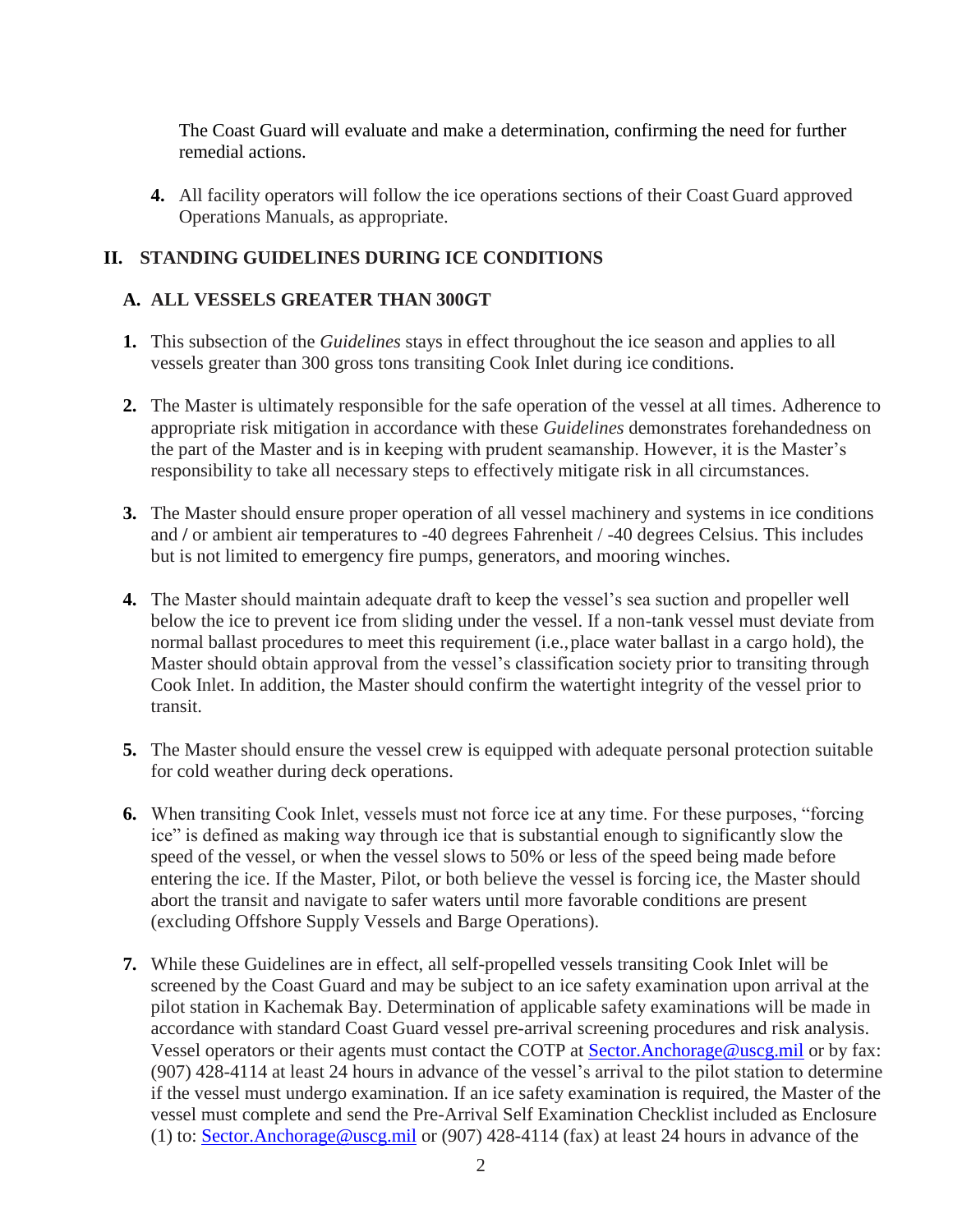vessel's arrival to the pilot station.

- **8.** Vessels with Internal Combustion Engines:
	- a. If fitted with a heat exchanger, the raw water must be kept at a sufficient temperature to prevent the accumulation of ice or slush ice within the system. This may be achieved by delivering a heated medium to both the primary and secondary sea chests. The medium should be continuously supplied to both sea chests from the time the vessel passes Anchor Point inbound until the time the vessel passes Anchor Point outbound. Only lines or hoses designed for their intended service will be in use.
	- b. Starting and control air tanks should remain peaked.
	- c. All vessels propelled by gas turbines should maintain the auxiliary gas turbine ready for immediate use and engagement in the event of main gas turbine failure.
- **9.** All vessels arriving in Cook Inlet destined for a port with an active ice condition must file a voyage plan with the COTP by em[ail: Sector.Anchorage@uscg.mil o](mailto:Sector.Anchorage@uscg.mil)r by fax: (907) 428-4114, no less than 24 hours prior to arrival at or abeam the Kachemak Bay pilot station. Typically, the voyage plan will include an assessment of ice conditions based on National Weather Service reports and observations by SWAPA Pilots and other operators. Voyage plans must advise the COTP of intentions to contract with a tug/Ice Scout to lead the vessel through ice when needed. A Cook Inlet Voyage Plan template is included as Enclosure (3).
- **10.** Vessel operators should make environmental considerations including: impacts of the tide and currents on ice pack and water depths, expected weather during transit, and visibility assessments. To obtain forecast currents corrected for Nikiski, consult the NOAA website at: [https://tidesandcurrents.noaa.gov/noaacurrents/Stations?g=693.](https://tidesandcurrents.noaa.gov/noaacurrents/Stations?g=693) Alternative methods including; publications, vessel operators' shore support service sourcing,
- **11.** If the weather forecast is cooling below 20 degrees Fahrenheit / -6 degrees Celsius, or the ice report is marginal, vessel operators should conduct a risk reduction evaluation prior to transiting Cook Inlet.
- **12.** All vessels (including barges) should moor in such a fashion to mitigate "worst case" ice conditions expected.
- **13.** If ice builds up between a moored vessel (including barges) and the pier that may threaten the integrity of the mooring, the vessel should be pulled away from the berth prior to maximum current to flush away accumulated ice.
- **14.** Vessel operators should ensure their crewmembers are familiar with their communications procedures, backup and emergency communications are established, and radio channels and phone numbers are agreed upon prior to transiting Cook Inlet.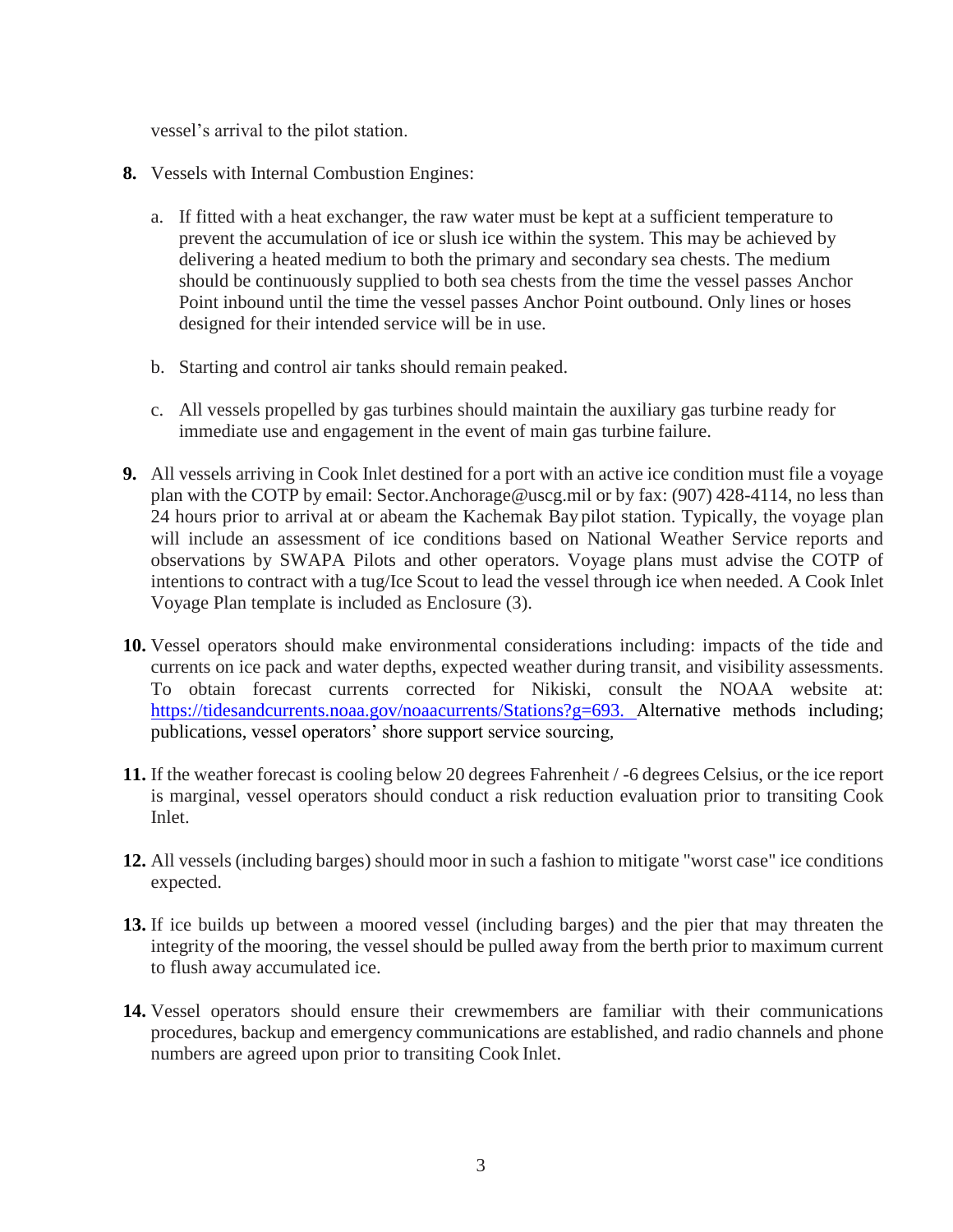#### **B. OFFSHORE SUPPLY VESSEL OPERATIONS**

- **1.** This subsection of the *Guidelines* stays in effect throughout the ice season and applies to all offshore supply vessels transiting Cook Inlet during ice conditions.
- **2.** Vessels should maintain a full 24-hour crew compliment as specified in the Certificate of Inspection, regardless of voyage distance or vessel automation.
- **3.** Vessel's hull should be of sufficient strength to force ice without impacting its seaworthiness.

## **C. TUG AND BARGE OPERATIONS**

- **1.** This subsection of the *Guidelines* stays in effect throughout the ice season and applies to all tug and barges transiting Cook Inlet during ice conditions.
- **2.** Where ice coverage is seven tenths, close pack coverage or greater as published by the NOAA Ice Desk (links below), tugs attending barges should use an ice scout prior to commencing their transit. National Weather Service Alaska Sea Ice Program:

http://www.weather.gov/afc/ice Cook Inlet Concentration: http://www.weather.gov/images/afc/ice/CTCookInlet.jpg Cook Inlet Stage (Thickness): http://www.weather.gov/images/afc/ice/SACookInlet.jpg

- **3.** Tugs attending barges commonly maintain a notable reduction in speed while transiting through ice. Therefore, a barge transit into or out of a port of call in Cook Inlet above the East Forelands should occur during one tide cycle.
- **4.** One tide cycle is defined as one flood or ebb tide into or out of an intended port of call above the East Forelands.
- **5.** The lead vessel should immediately notify following vessels if the lead vessel is unable to proceed without "forcing ice."
- **6.** Tug and barge operators should maintain a safe distance of separation between vessels based on current and predicted ice conditions.
- **7.** Tug and barge operators should consider vessel traffic in the operating area and exercise safety measures such as: operating at a safe speed and establishing a collision avoidance steering maneuver agreement between operators.
- **8.** Tug and barge operators are recommended to ensure their crewmembers agree upon the initial route planning and discuss potential deviations based on changing ice conditions. Operators are recommended to use the Pre-Arrival Checklist for Tug and Barge Operators included as Enclosure (4) in addition to pre-established safety procedures in preparation for operation during ice conditions in Cook Inlet.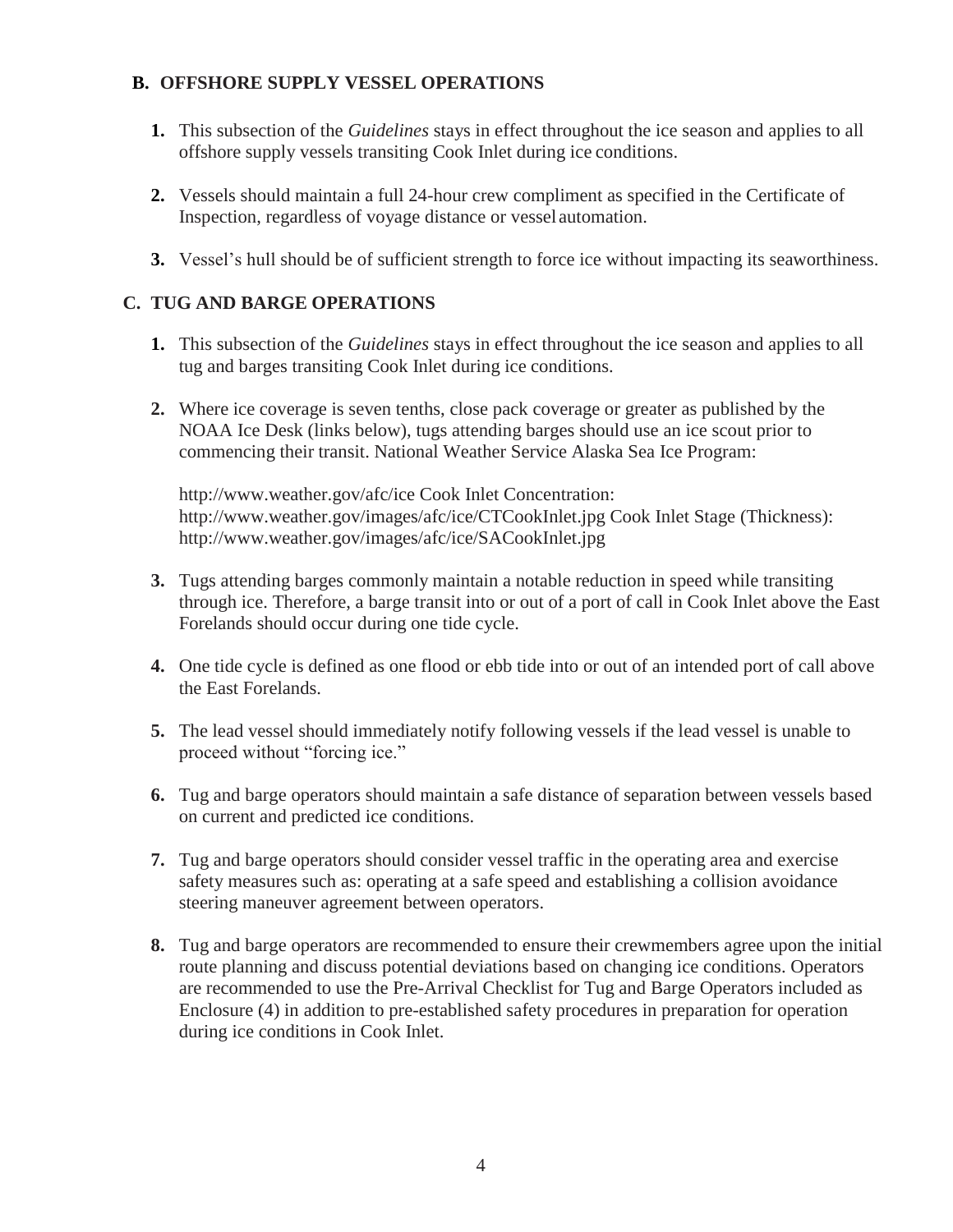#### **III. UPPER COOK INLET GUIDELINES**

**North** of 60° 45' N latitude (East **-**West Forelands)

## **WHILE MOORED AT FACILITIES IN UPPER COOK INLET:**

## **A. SELF-PROPELLED VESSEL OPERATIONS**

- 1. Vessels should maintain "underway" watches in both engineering spaces and on the bridge when ice conditions threaten a vessel's mooring arrangement.
- 2. While these guidelines are in effect, steam (or other heated medium, **not** including air) should be continuously delivered to both the primary and secondary sea chests.
- 3. Engines, generators, propulsion systems, and winches should be in a status to ensure the most expeditious means of mitigating ice conditions by relieving strain on mooring lines, getting the vessel underway, or both as appropriate. A sufficient number of additional mooring lines should also be immediately available.

## **B. TUG AND BARGE OPERATIONS**

- **1.** Tugs attending barges should maintain an "underway" watch while alongside a dock.
- **2.** Tugs should keep main engines running and ready for immediate operation, to include testing generators, pumps, and winches for operation, in order to ensure prompt action can be taken to mitigate hazardous ice conditions, relieve strain on mooring lines, or get underway.
- **3.** A sufficient number of additional mooring lines should be immediately available.
- **4.** Ensure assist tugs are available for transit and confirm that they have no schedule conflicts.

## **IV. LOWER COOK INLET GUIDELINES**

**South** of 60° 45' N latitude (East **-** West Forelands)

Lower Cook Inlet will be broken down into two conditions:

Condition "A" – Ice present w/no immediate impact to mooring Condition "B" – Ice present  $w$  ice threatening the integrity of moorings

## **1. SELF-PROPELLED VESSEL OPERATIONS**

## **a. Condition "A" - Ice present with no immediate impact to mooring**

- Engines, critical machinery remain in standby
- Ice Scout/Assist Tug deployed in immediate vicinity
- Extra Mooring lines immediately available
- **b. Condition "B" – Ice present with ice threatening the integrity of moorings –** includes the Condition A requirements and the following additional measures:
	- Tug assist, immediate vicinity
	- Ice Scout, operational on scene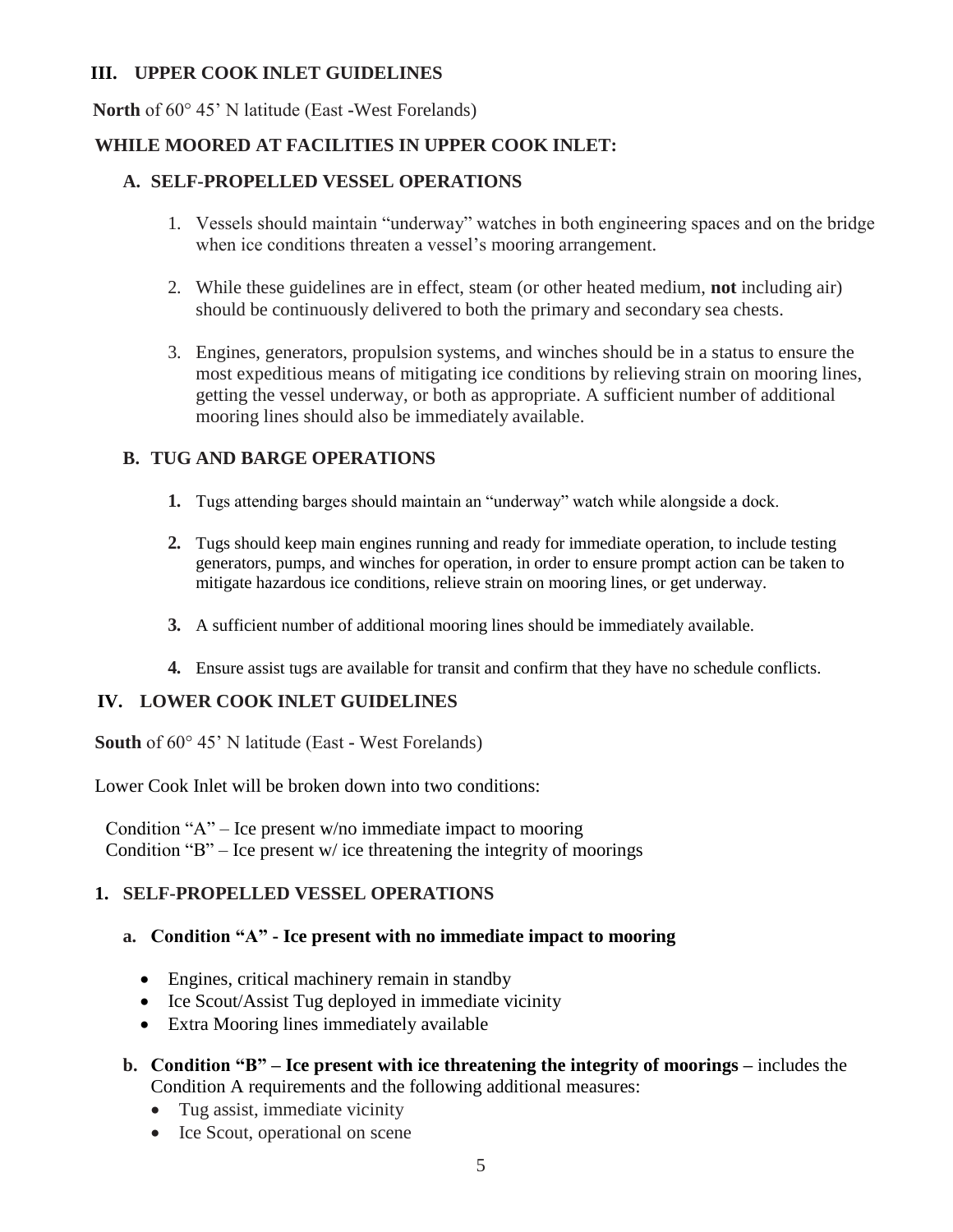- Underway bridge watch to include Pilot(s)) and engine room
- Engine critical machinery running
- 4 kts Flood (forecasted) all cargo transfers shutdown (NOAA Tesoro Pier)
- 5 kts Flood (forecasted) cargo hoses disconnected

#### **Condition "B" – Additional Details**

**1.b.1** When Condition B is in effect and the flood current forecast is **4 knots or greater** and the vessel is encountering ice conditions **alongside the Tesoro and LNG dock,** the following actions should be taken:

- **a.** Discontinue all transfer operations;
- **b.** Make transfer hoses ready for immediate disconnect;
- **c.** Maintain a continuous watch (to include a Pilot(s)) to ensure the most expeditious means of mitigating ice conditions by relieving strain on mooring lines, getting the vessel underway, or both as appropriate. Place engines and propulsion systems in a status to ensure the most expeditious means of mitigating ice conditions byrelieving strain on mooring lines, getting the vessel underway, or both as appropriate;and,
- **d.** Position a designated vessel up current of the moored vessel to serve as an ice scout. The ice scout should only work under the direction of the moored vessel's navigational watch. The ice scout should be positioned to ensure observed ice conditions are relayed to the moored vessel in a timely manner for effective risk mitigation efforts.
- **e.** The Master, Pilot, or Person-in-Charge should discontinue transfer operations, disconnect hoses, and get the vessel underway any time circumstanceswarrant.

**1.b.2** When Condition B is in effect and the vessel is encountering ice conditions alongside the **Christy Lee Platform at Drift River**, the following actions should be taken in advance of forecast significant flood or ebb currents:

- **a.** Discontinue all transfer operations;
- **b.** Make transfer hoses ready for immediate disconnect;
- **c.** Maintain a continuous watch (to include a Pilot(s)) to ensure the most expeditious means of mitigating ice conditions by relieving strain on mooring lines, getting the vessel underway, or both as appropriate. Place engines and propulsion systems in a status to ensure the most expeditious means of mitigating ice conditions byrelieving strain on mooring lines, getting the vessel underway, or both as appropriate;and,
- **d.** The Master, Pilot, or Person-in-Charge should discontinue transfer operations, disconnect hoses, and get the vessel underway any time circumstanceswarrant.

## **2. NIKISKI TUG/BARGE OPERATING GUIDELINES**

When Lower Cook Inlet guidelines are in effect, in addition to filing a voyage plan with the COTP the following actions should be taken:

#### **a. Condition "A" - Ice present with no immediate impact to mooring**

- Engines, critical machinery remain in standby
- Extra Mooring lines immediately available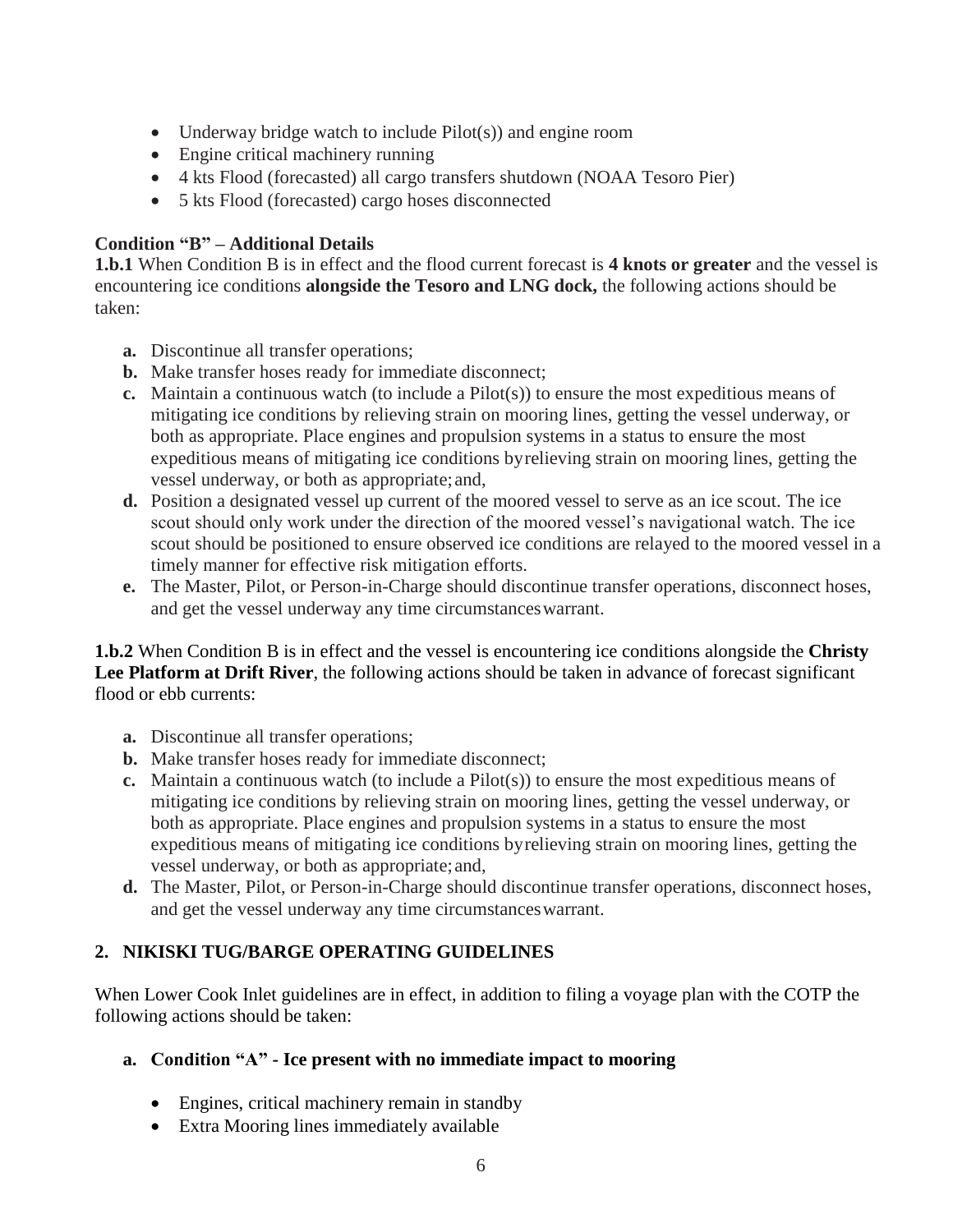- **b. Condition "B" – Ice present w/ ice threatening the integrity of moorings –** includes the Condition A requirements and the following additional measures:
	- Tug assist, immediate vicinity
	- Ice Scout, operational on scene
	- Underway watch bridge and engine room
	- 2 kts Flood (forecasted) Engine critical machinery running
	- 4 kts Flood forecasted) all cargo transfers shutdown (NOAA Tesoro Pier)
	- 5 kts Flood (forecasted) cargo hoses disconnected

#### **Condition "B" – Additional Details**

When Condition B is in effect**,** the following actions should be taken:

- a. An "assist" tug should assist the attending tug and barge to the facility;
- b. When there is no ice at the dock and the barge has successfully moored, the assist tug may act as an ice scout under the direction of the moored tug's navigational watch. The ice scout should be positioned in the best location so that current ice conditions can be relayed to the attending tug in a timely manner, allowing tow response to expedite prudent risk mitigation;
- c. The attending tug should maintain an "underway" watch on the bridge while alongside the dock, keep main engines running and ready for immediate operation, and keep a sufficient number of additional mooring lines immediately available for use in an emergency;
- d. When a vessel is encountering ice conditions while alongside the dock, the assist tug should reposition alongside the moored tow in a timely manner;
- e. When the flood current forecast is **2 knots or greater** and the tow is encountering ice conditions whether underway or moored**,** both the attending and assist tug should keep main engines running and ready for immediate operation; and,
- f. When the current forecast is **4 knots or greater** and the tug and barge is encountering ice conditions, all transfer operations should be discontinued and transfer hoses made ready for immediate disconnect.
- **g.** The facility dock Person-in-Charge, Towing Vessel Operator, Tug Captain, or Barge Tankerman may determine it prudent to suspend transfer operations and disconnect hoses during maximum flood currents, since the ice flow is generally heavier on the flood tide at the Nikiski docks.

## **3. OFFSHORE SUPPLY VESSEL OPERATIONS**

An "underway" watch should be maintained on the bridge when ice conditions threaten a vessel's anchoring or mooring arrangement.

#### 4 Enclosures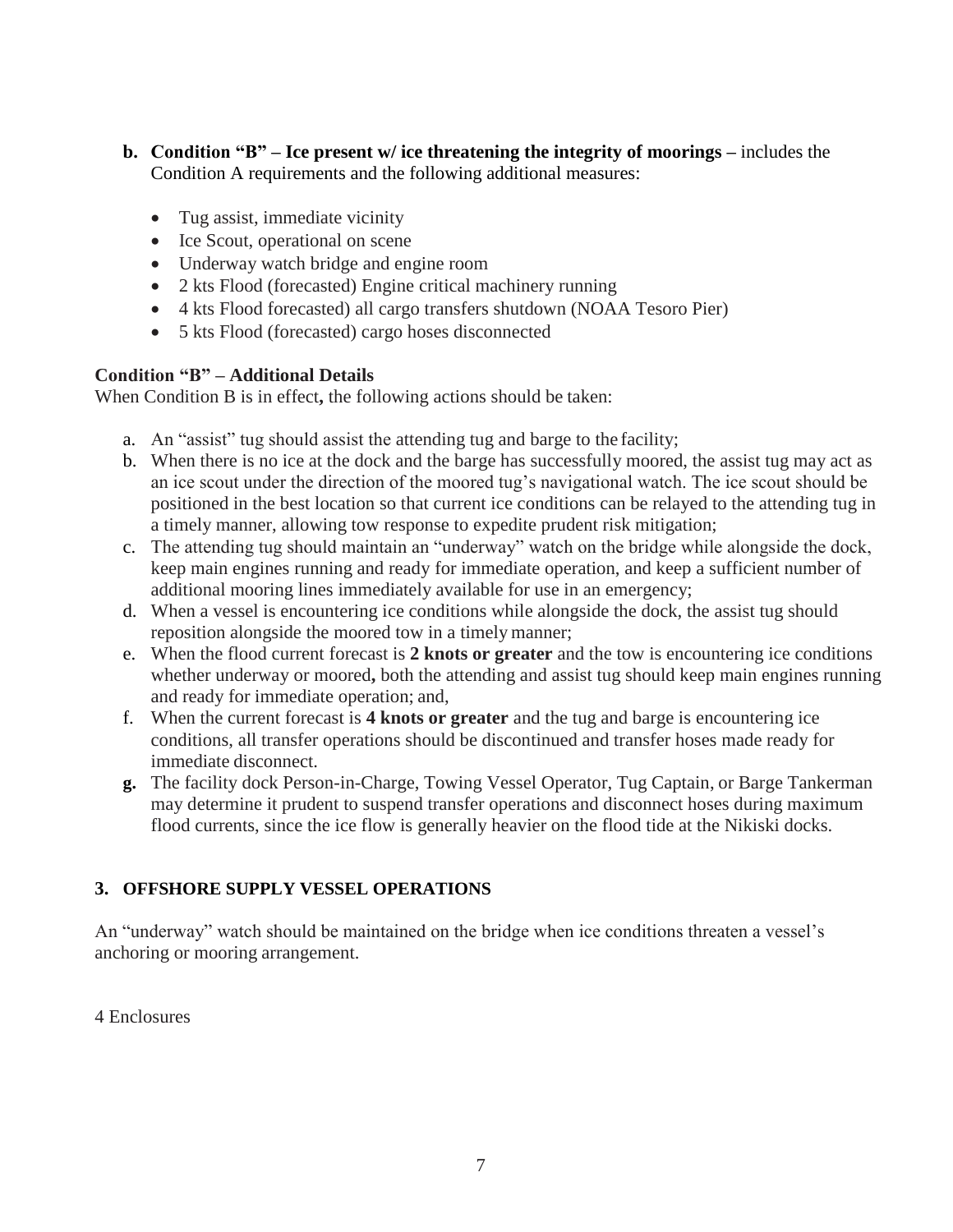#### **Pre-arrival Self-Examination Checklist**

| <b>Vessel Name</b>    |         | <b>Official</b> |  |
|-----------------------|---------|-----------------|--|
|                       |         | Number          |  |
| Arrival Port/Facility |         | Arrival Date /  |  |
|                       |         | Time            |  |
| <b>Vessel Draft</b>   | Forward | Aft             |  |

## **YES NO**

Has the vessel received and reviewed a copy of the current Operating Guidelines for Ice Conditions in Cook Inlet prior to arrival?

| Please contact SectorAnchorageArrivals@uscg.mil for a copy  |
|-------------------------------------------------------------|
| Do deck personnel have adequate winter protective clothing? |

Does the bridge or wheelhouse have adequate heating? *Inadequate heating would interfere with crew's performance of duties* Do living quarters have adequate heating? *Inadequate heating would interfere with crew's performance of duties* Has steering gear test required by 33 CFR 164.25 (a) (1) been conducted with satisfactory results? Does the vessel have steam or a re-circulation system running to all sea chests?

Are heat exchangers operating on all secured engines?

Is emergency generator fuel tank full?

Is emergency generator set to begin operation automatically?

Has an operational test of the emergency generator required by 33 CFR 164.25a.(1) through (3) been conducted with satisfactory results?

Has an operational test of the primary and emergency fire pumps been conducted with satisfactory results?

Has an operational test of the ballast water pump been conducted with satisfactory results?

Has a visual examination been conducted of all lifeboat/liferaft releasinggearandemergencyexitdoorsforexcessiceaccumulation?







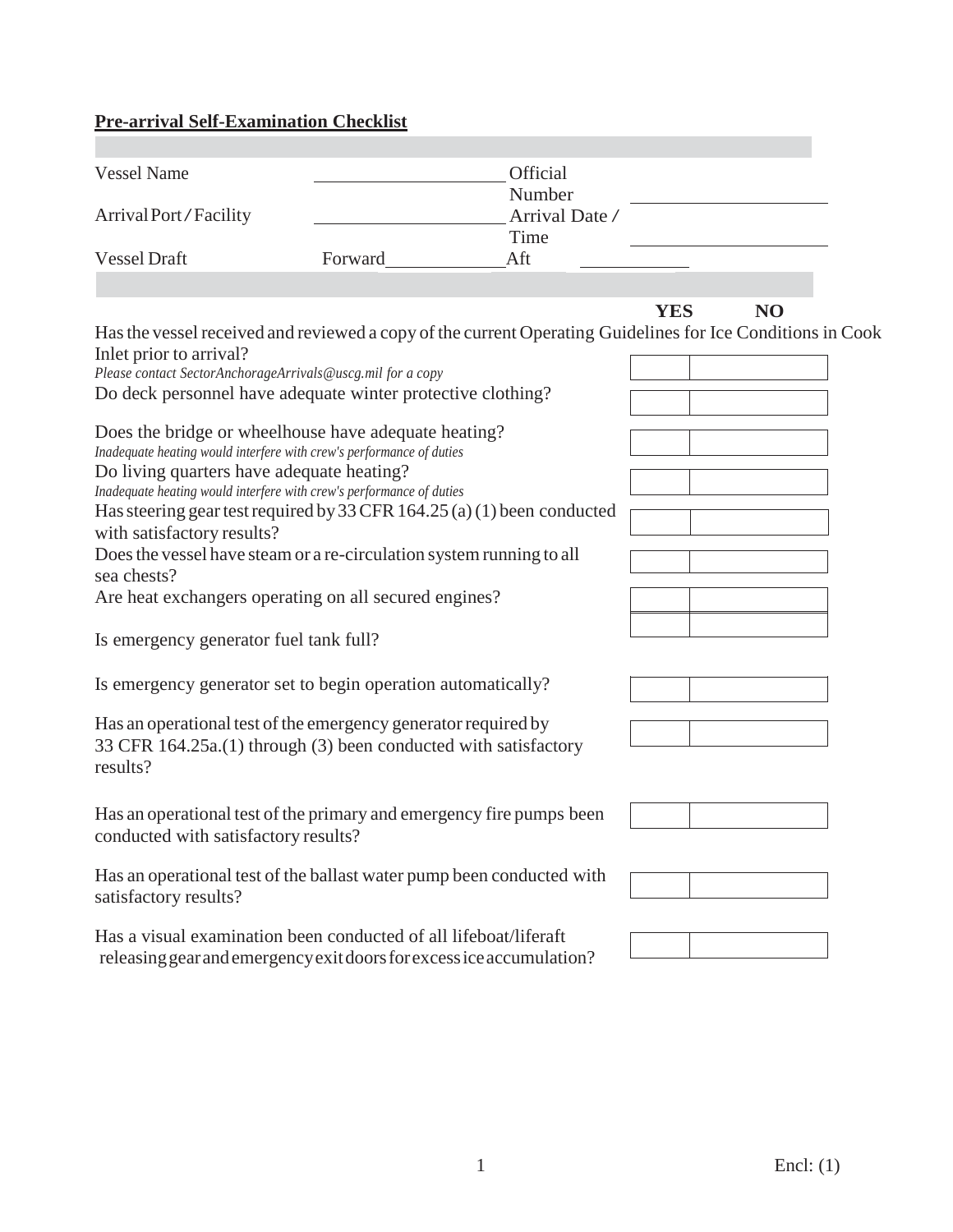Is the crew familiar with the vessel's communications procedures, vessel's planned route and collision avoidance procedures?

Explain any 'NO'response:

I have read and understood the document *Operating Guidelines for Ice Conditions in Cook Inlet* and attest to the veracity of this checklist report.

<u> 1989 - Johann Stoff, amerikansk politiker (d. 1989)</u>

**Master's Printed Name: Master's Signature:**

Any changes to the vessel or its systems before or after an ice exam must be reported to the Coast Guard Officer in Charge, Marine Inspection.

Please send completed forms at least 24 hours prior to arrival in Cook Inlet to: Sector.Anchorage@uscg.mil or 907.428.4114 (fax)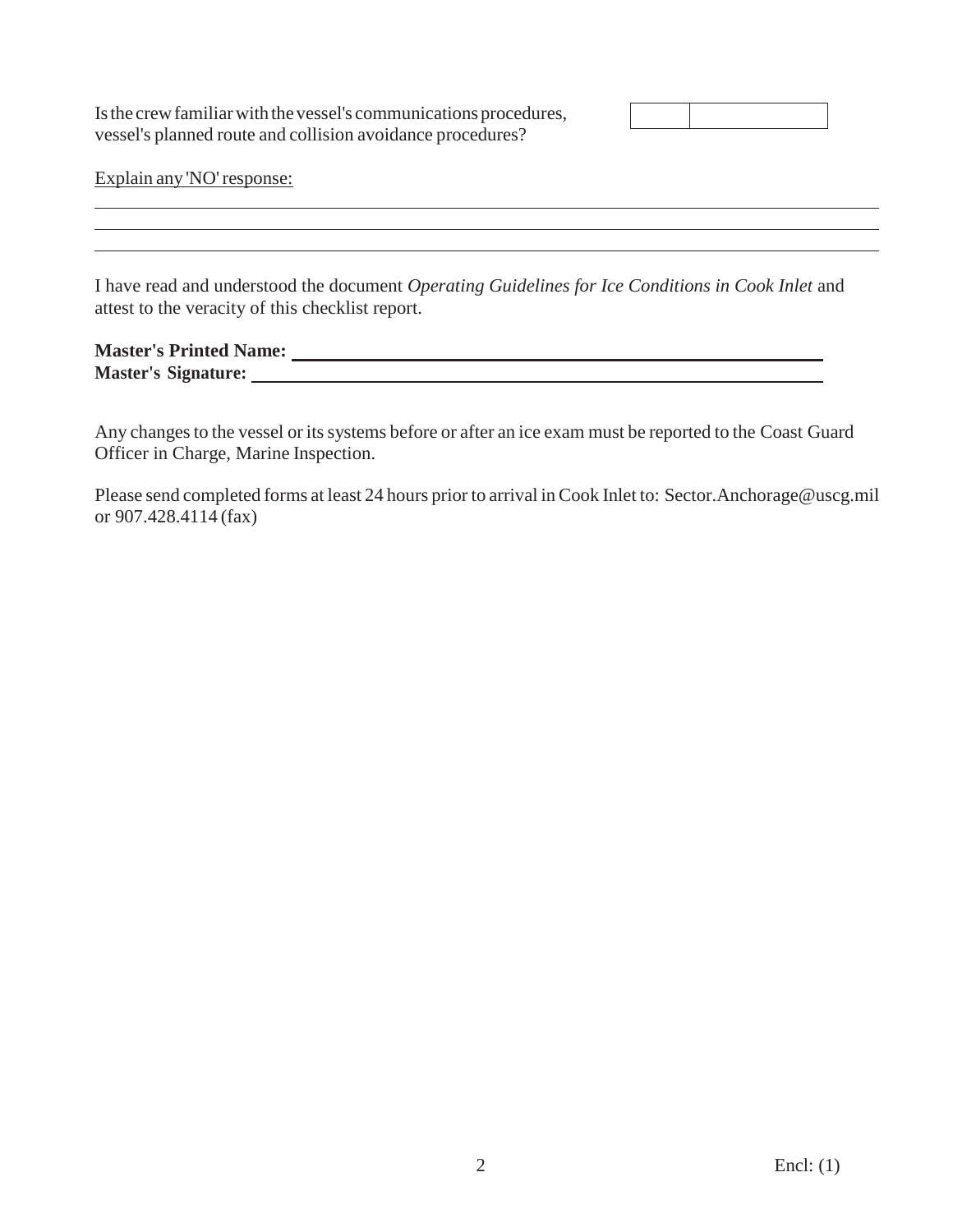# **Ice Guidelines Exam Form**

| Date:                                          |                         |                           |                           |
|------------------------------------------------|-------------------------|---------------------------|---------------------------|
| <b>Coast Guard</b><br><b>Vessel Examiners:</b> |                         |                           |                           |
| <b>Vessel Name:</b>                            |                         |                           |                           |
| <b>Destination or</b><br><b>Port of Call:</b>  |                         |                           |                           |
| <b>Ice Condition in</b><br><b>Effect:</b>      | $\Box$ Upper Cook Inlet | $\Box$ Lower Cook Inlet A | $\Box$ Lower Cook Inlet B |
| <b>Draft Reading:</b>                          | Forward:                | Aft:                      |                           |

| $\Box$ SAT | All deck personnel must have adequate winter protective clothing.                                                                                                                                                                          |
|------------|--------------------------------------------------------------------------------------------------------------------------------------------------------------------------------------------------------------------------------------------|
| $\Box$ SAT | Steering gear test witnessed.                                                                                                                                                                                                              |
| $\Box$ SAT | Wheelhouse and living quarters heated.                                                                                                                                                                                                     |
| $\Box$ SAT | Operational test conducted of fire, ballast and emergency fire pump (do not press deck<br>lines).                                                                                                                                          |
| $\Box$ SAT | Operational test conducted of both anchor windlasses and all deck mooring winches (not<br>while moored to a pier).                                                                                                                         |
| $\Box$ SAT | Verify steam run to all sea chests or a re-circulation system. Hoses or lines must be<br>designed for steam service. Operationally test all steam lines to ensure they are clear and<br>steam is delivered all the way into the sea chest. |
| $\Box$ SAT | Ensure all secured engines have heat exchangers on. All vessels powered by gas turbines<br>shall maintain the auxiliary gas turbine ready for immediate use in the event of main gas<br>turbine failure.                                   |
| $\Box$ SAT | Ensure emergency generator fuel tank is topped off, and generator set in auto mode.<br>Operationally test by starting in manual mode.                                                                                                      |
| $\Box$ SAT | Discuss with vessel personnel the requirement to maintain compliance with the<br>prescribed "Ice Guidelines", including while at the dock and during all subsequent<br>voyages while the "Ice Guidelines" are in effect.                   |
| $\Box$ SAT | Conduct visual examination of releasing gear for lifeboats/liferafts and emergency exits<br>for excess ice accumulation and discuss with vessel personnel the importance of<br>maintaining this equipment in icy weather.                  |
| $\Box$ SAT | Is the crew familiar with the vessel's communications procedures, vessel's planned route<br>and collision avoidance procedures?                                                                                                            |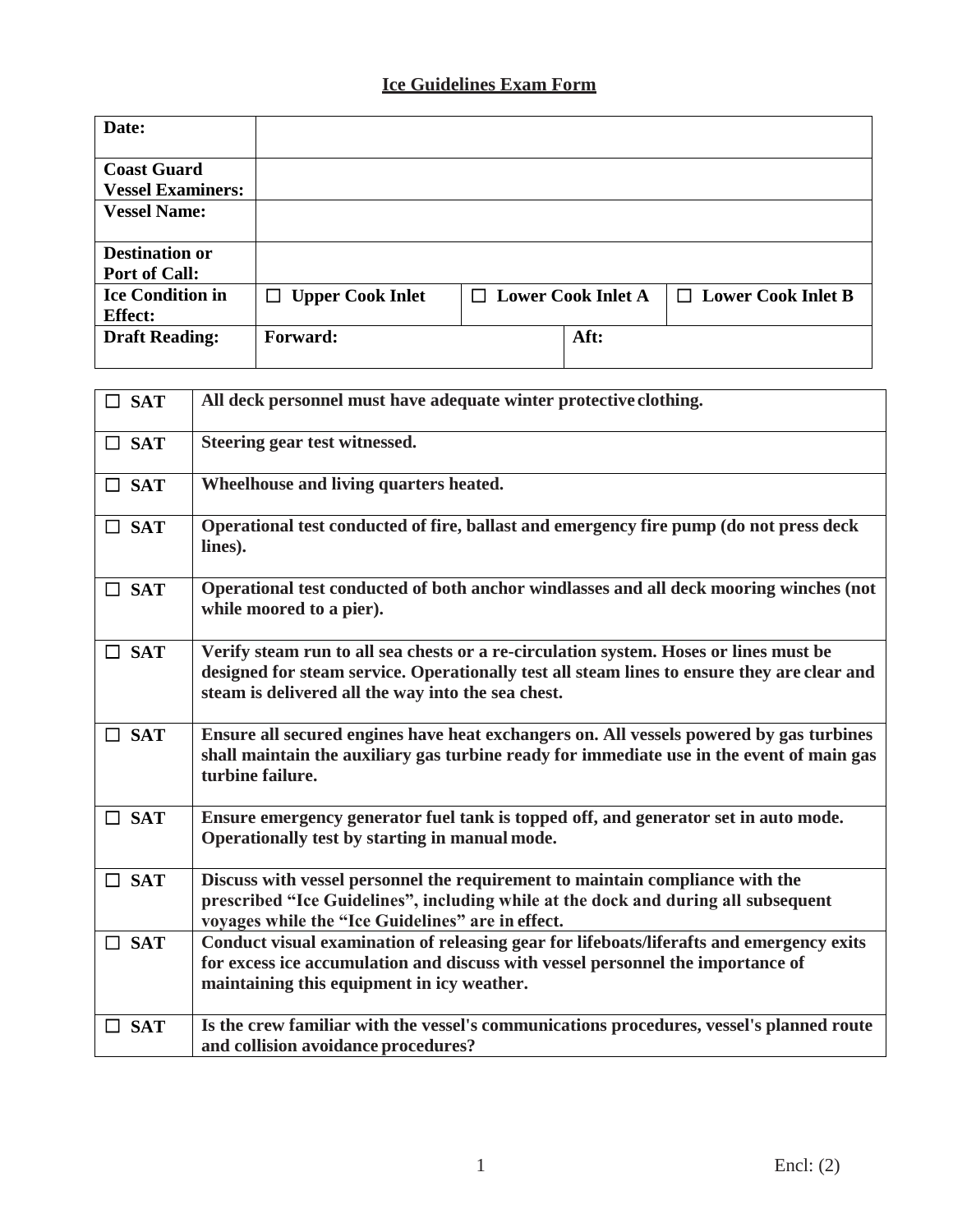| <b>Cook Inlet Voyage Plan</b>                                                                                                                                                                              |  |  |
|------------------------------------------------------------------------------------------------------------------------------------------------------------------------------------------------------------|--|--|
| <b>Vessel Information</b><br>Name<br>Official Cargo Number                                                                                                                                                 |  |  |
| Voyage Information<br>Notice of Arrival Submitted in accordance with 33 CFR 160 Subpart C?<br>Destination<br><b>ETA</b><br><b>ETD</b>                                                                      |  |  |
| Anticipated Weather / Ice Conditions <u>Constantinuous</u>                                                                                                                                                 |  |  |
| Planned use of assist tugs                                                                                                                                                                                 |  |  |
| <b>Contact Information</b><br>Ship (Phone/E-mail/VHF)<br><u> Alexandria de la contrada de la contrada de la contrada de la contrada de la contrada de la contrada de la c</u><br>Agent<br>Owner / Operator |  |  |
| Did you fill out required Ice Guidelines self-examination sheet (Found on Homeport)<br>Fax with Voyage Plan                                                                                                |  |  |
| <b>Additional Information</b>                                                                                                                                                                              |  |  |
|                                                                                                                                                                                                            |  |  |
|                                                                                                                                                                                                            |  |  |
|                                                                                                                                                                                                            |  |  |
| Voyage Plan Submitted by                                                                                                                                                                                   |  |  |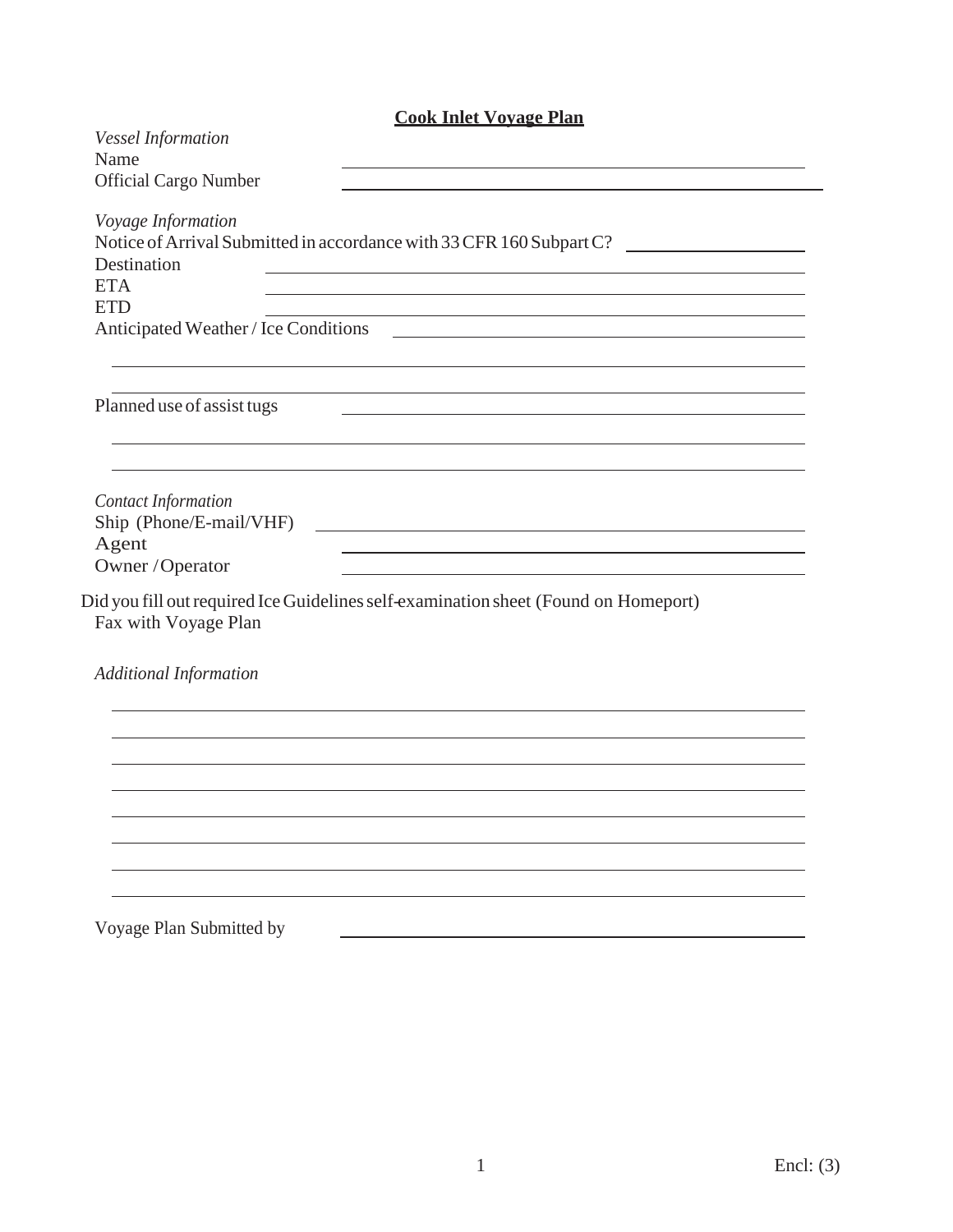# **Pre-Arrival Checklist for Tug and Barge Operators**

**Checklist Item Master's Initials**

| <b>Pre docking</b>                                                                         |  |  |  |  |
|--------------------------------------------------------------------------------------------|--|--|--|--|
| 1. Review Port Information Book prior to arrival                                           |  |  |  |  |
| 2. Check most current weather forecast 1 hour prior to docking maneuvers                   |  |  |  |  |
| 3. Check tide/current tables and advise tankerman of slack tide periods and range of tide, |  |  |  |  |
| which must be noted in barge load plans                                                    |  |  |  |  |
| 4. Determine maximum allowable current velocity during docking/undocking maneuvers         |  |  |  |  |
| 5. Check operation of mooring winches                                                      |  |  |  |  |
| 6. Check mooring lines/wires (compliance with facility's mooring requirements)             |  |  |  |  |
| 7. Discuss mooring plan with crew                                                          |  |  |  |  |
| 8. Review load plan with tankerman                                                         |  |  |  |  |
| 9. Ensure tug mooring lines (double head and spring lines if moored on the hip)            |  |  |  |  |
| 10. Ensure second generator on standby                                                     |  |  |  |  |
| 11. Ensure backup steering pump online                                                     |  |  |  |  |
| 12. Determine radio communications with dock and assisting tugs                            |  |  |  |  |
| 13. Ensure all crew required to assist with docking/undocking maneuvers                    |  |  |  |  |
| 14. Determine use of an assist tug at Master's discretion                                  |  |  |  |  |
| 15. Determine mooring arrangement: north/south facing orientation                          |  |  |  |  |
| <b>While Moored at dock</b>                                                                |  |  |  |  |
| 1. Maintain wheelhouse watch at all times when moored                                      |  |  |  |  |
| 2. Check weather update 1 hour prior to all water slack                                    |  |  |  |  |
| 3. Notify dock control pending weather concerns                                            |  |  |  |  |
| 4. Monitor mooring lines/wires (check with dock control for tension indicators)            |  |  |  |  |
| 5. Determine when to bring barge hydraulics on line. Example 1/2 hour before low slack     |  |  |  |  |
| 6. Determine/manage crew leave while moored at dock                                        |  |  |  |  |
| 7. Determine status of tug main engines, steering and navigation equipment before tide     |  |  |  |  |
| changes                                                                                    |  |  |  |  |
| <b>Towed Barges - Parameters</b>                                                           |  |  |  |  |
| 1. Determine when head and spring lines should be doubled when operating in and around     |  |  |  |  |
| facility                                                                                   |  |  |  |  |
| 2. Consider loading barge as uniformly/flat as possible (especially one hour before low    |  |  |  |  |
| slack)                                                                                     |  |  |  |  |
| 3. Consider maneuvering barge to get tug a lee after departure to minimize slamming        |  |  |  |  |
| damage                                                                                     |  |  |  |  |